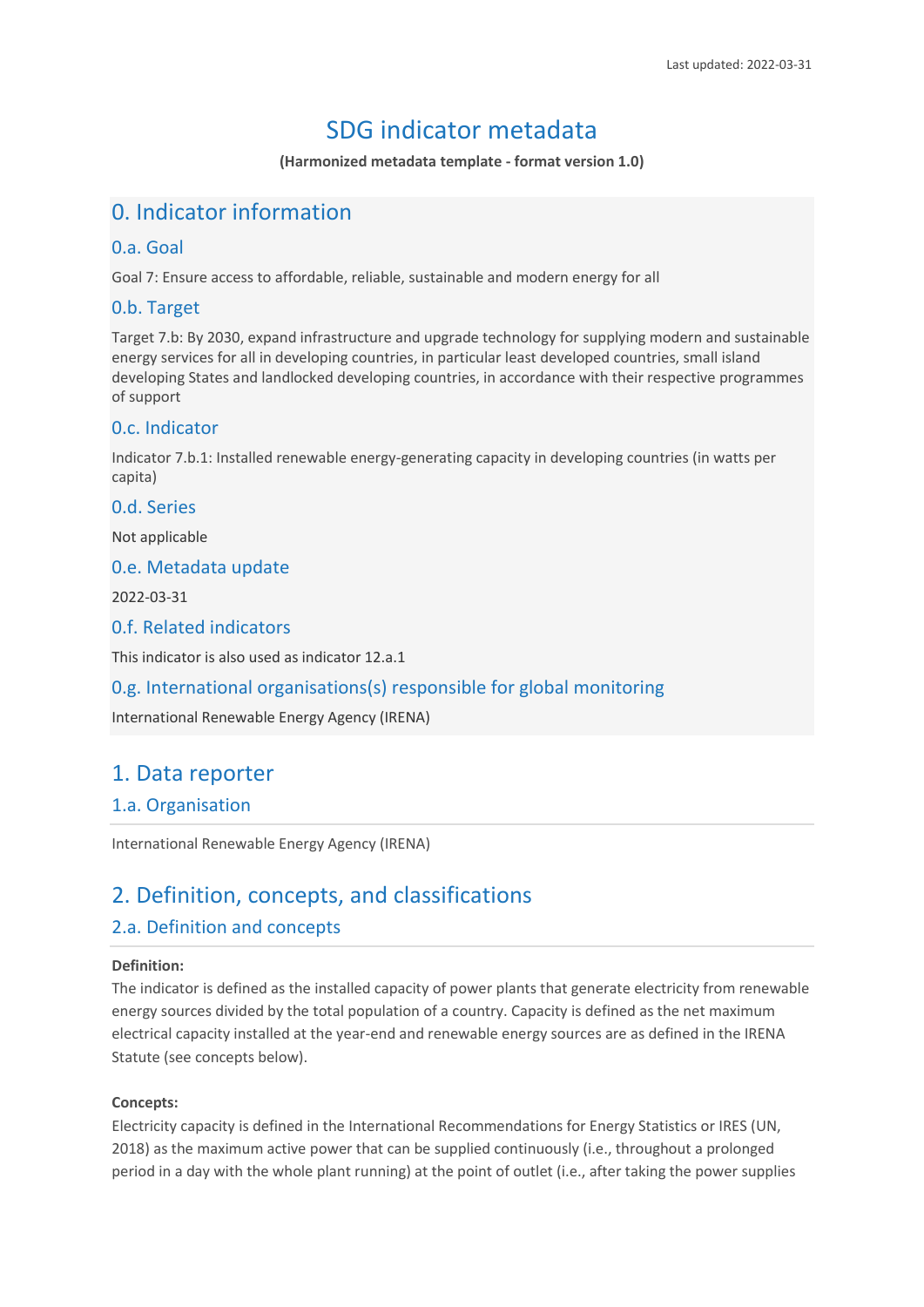for the station auxiliaries and allowing for the losses in those transformers considered integral to the station). This assumes no restriction of interconnection to the network. It does not include overload capacity that can only be sustained for a short period of time (e.g., internal combustion engines momentarily running above their rated capacity).

The IRENA Statute defines renewable energy to include energy from the following sources: hydropower; marine energy (ocean, tidal and wave energy); wind energy; solar energy (photovoltaic and thermal energy); bioenergy; and geothermal energy.

## 2.b. Unit of measure

Watts per capita

## 2.c. Classifications

Electricity capacity classifications follow the International Recommendations for Energy Statistics or IRES

# 3. Data source type and data collection method

### 3.a. Data sources

IRENA's electricity capacity database contains information about the electricity generating capacity installed at the year-end, measured in megawatt (MW). The dataset covers all countries and areas from the year 2000 onwards. The dataset also records whether the capacity is on-grid or off-grid and is split into 36 different renewable energy types that can be aggregated into the six main sources of renewable energy.

#### **Population data:**

For the population part of this indicator, IRENA uses population data from the United Nations World Population Prospects. The population data reflects the residents in a country or area regardless of legal status or citizenship. The values are midyear estimates.

The United Nations Department of Economic and Social Affairs published information about its methodology on the link below: <https://population.un.org/wpp/Methodology/>

### 3.b. Data collection method

The capacity data are collected as part of IRENA's annual questionnaire cycle. Questionnaires are sent to countries at the start of a year asking for renewable energy data for two years previously (i.e. at the start of 2019, questionnaires ask for data for the year 2017). The data are then validated and checked with countries and published in the IRENA Renewable Energy Statistics Yearbook at the end of June. To minimise reporting burden, the questionnaires for some countries are pre-filled with data collected by other agencies (e.g. Eurostat) and are sent to countries for them to complete any additional details requested by IRENA.

At the same time as this, preliminary estimates of capacity for the previous year are also collected from official sources where available (e.g. national statistics, data from electricity grid operators) and from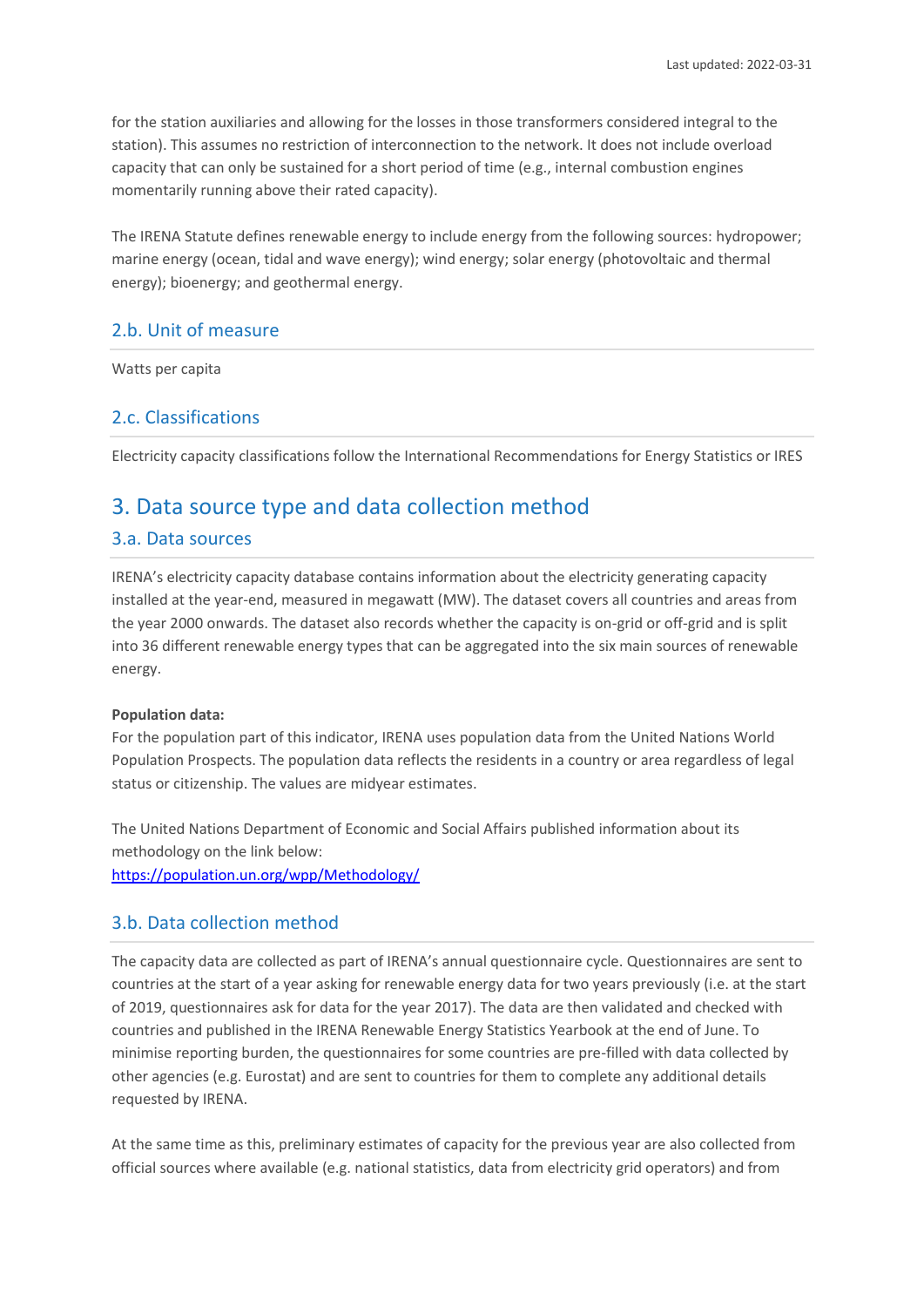other unofficial sources (mostly industry associations for the different renewable energy sectors). These are published at the end of March.

# 3.c. Data collection calendar

Capacity data are recorded as a year-end figure. The data are collected in the first six months of every year.

## 3.d. Data release calendar

Estimates of generating capacity for a year are published at the end of March in the following year. Final figures for the previous year are published at the end of June.

## 3.e. Data providers

#### **Renewable energy generating capacity:**

National Statistical Offices and National Energy Agencies of Ministries (the authority to collect this data varies between countries). Data for preliminary estimates may also be collected from industry associations, national utility companies or grid operators.

#### **Population:**

United Nations Population Division- World Population Prospects.

# 3.f. Data compilers

International Renewable Energy Agency (IRENA).

## 3.g. Institutional mandate

With a mandate from countries around the world, IRENA encourages governments to adopt enabling policies for renewable energy investments, provides practical tools and policy advice to accelerate renewable energy deployment, and facilitates knowledge sharing and technology transfer to provide clean, sustainable energy for the world's growing population. Renewable energy capacity statistics are in line with these aims.

# 4. Other methodological considerations

## 4.a. Rationale

The infrastructure and technologies required to supply modern and sustainable energy services cover a wide range of equipment and devices that are used across numerous economic sectors. There is no readily available mechanism to collect, aggregate and measure the contribution of this disparate group of products to the delivery of modern and sustainable energy services. However, one major part of the energy supply chain that can be readily measured is the infrastructure used to produce electricity.

Renewables are considered a sustainable form of energy supply, as their current use does not usually deplete their availability to be used in the future. The focus of this indicator on electricity reflects the emphasis of the target on modern sources of energy and is particularly relevant for developing countries where the demand for electricity is often high and its availability is constrained. Furthermore, the focus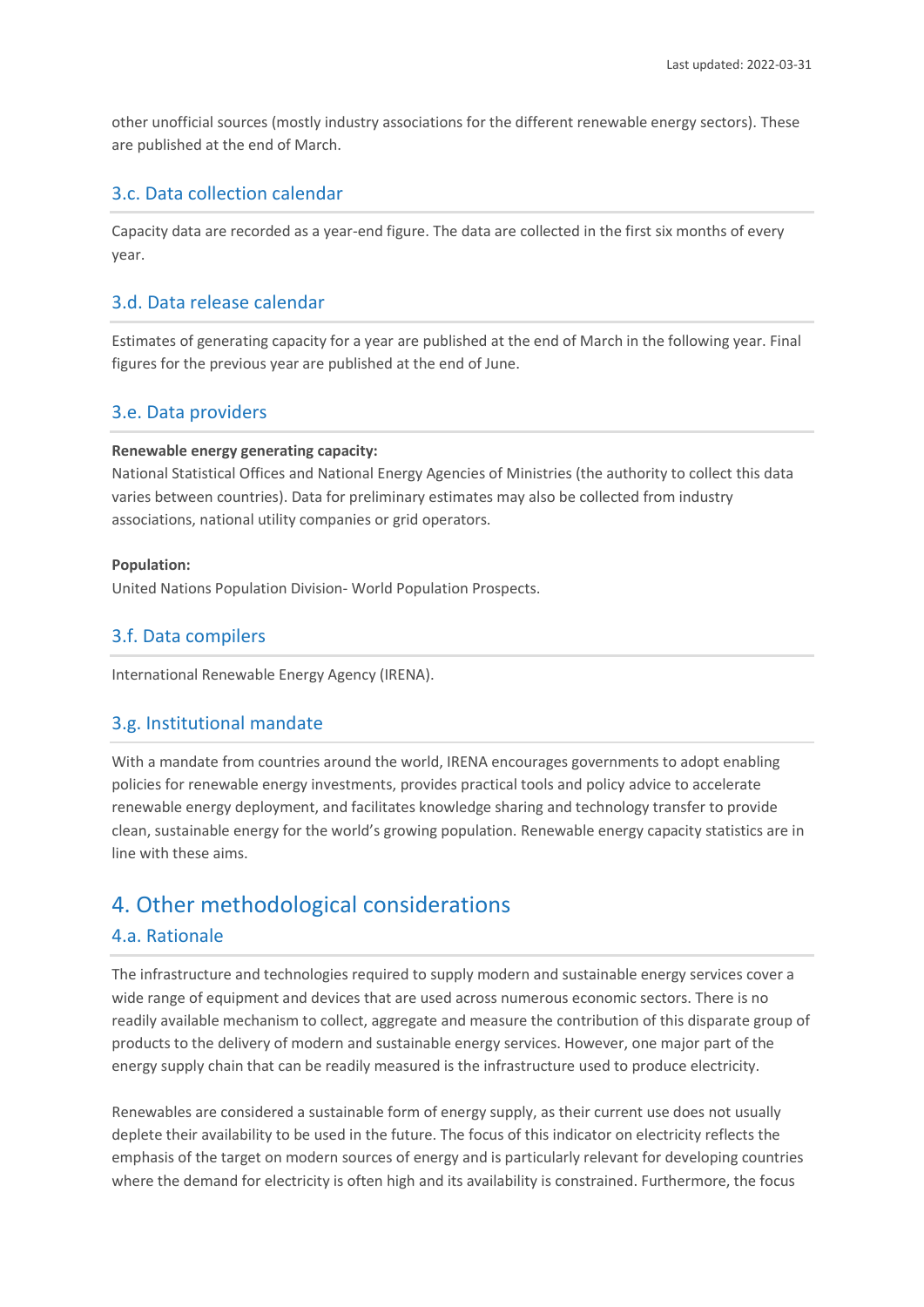on renewables reflects the fact that the technologies used to produce renewable electricity are generally modern and more sustainable than non-renewables, particularly in the fastest growing sub-sectors of electricity generation from wind and solar energy.

The division of renewable electricity capacity by population (to produce a measure of Watts per capita) is proposing to scale the capacity data to account for the large variation in needs between countries. It uses population rather than GDP to scale the data, because this is the most basic indicator of the demand for modern and sustainable energy services in a country.

This indicator should also complement indicators 7.1.1 and 7.2.1. With respect to electricity access, it will provide additional information to the proportion of people with electricity access by showing how much infrastructure is available to deliver that access (in terms of the amount of capacity per person). The focus on renewable capacity will also add value to the existing renewables indicator (7.2.1) by showing how much renewable energy is contributing to the need for improved electricity access.

## 4.b. Comment and limitations

At present, electricity only accounts for about one-quarter of total energy use in the World and an even lower share of energy use in most developing countries. The focus of this indicator on electricity capacity does not capture any trends in the modernisation of technologies used to produce heat or provide energy for transport.

However, with the growing trend towards electrification of energy end-uses, the focus here on electricity may become less of a weakness in the future and may also serve as a general indicator of the progress towards greater electrification in developing counties. That, in itself, should be seen as a shift towards the use of more modern technology to deliver sustainable energy services.

Furthermore, as reflected in many national policies, plans and targets, increasing the production of electricity and, in particular, renewable electricity, is seen by many countries as a first priority in their transition to the delivery of more modern and sustainable energy services. Thus, this indicator is a useful first-step towards measuring overall progress on this target that reflects country priorities and can be used until other additional or better indicators can be developed.

### 4.c. Method of computation

For each country and year, the renewable electricity generating capacity at the end of the year is divided by the total population of the country as of mid-year (July 1st).

## 4.d. Validation

All countries are invited to provide their capacity data or at least review the data that IRENA has compiled (from other official and unofficial sources) through an annual process of data collection using the IRENA Renewable Energy Questionnaire. This process is reinforced through IRENA's renewable energy statistics training workshops, which are held twice a year in different (rotating) regions. To date, over 200 energy statisticians have participated in these workshops, many of whom provide renewable energy data to IRENA. In addition, IRENA's statistics are presented each year to member countries at one of IRENA's three governing body meetings, where discrepancies or other data issues can be discussed with country representatives.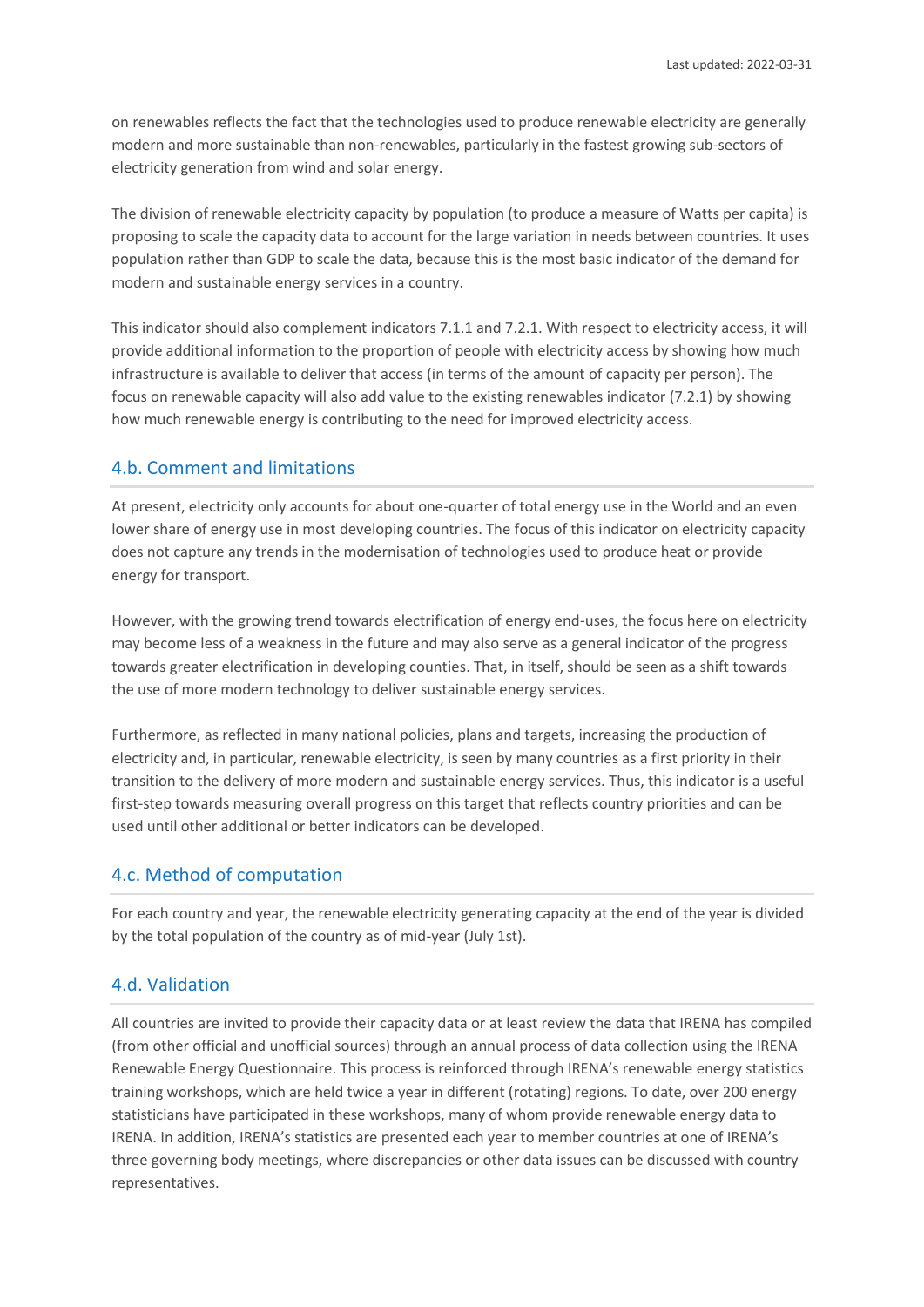## 4.e. Adjustments

Not applicable

# 4.f. Treatment of missing values (i) at country level and (ii) at regional level

#### **At country level:**

At the country level, electricity capacity data are sometimes missing for two reasons:

- 1. Delays in responding to IRENA questionnaires or publication of official data. In such cases, estimates are made so that global and regional totals can be calculated. The most basic treatment is to repeat the value of capacity from the previous year. However, IRENA also checks unofficial data sources and collects data about investment projects (see Indicator 7.a.1). These other sources can be used to identify if any new power plants have been commissioned in a year and are used where available to update the capacity value at the end of a year. Any such estimates are eventually replaced by official or questionnaire data when that becomes available.
- 2. Off-grid capacity data are frequently missing from national energy statistics or is presented in nonstandard units (e.g. numbers of mini-hydro plants in a country rather than their capacity in MW). Where official data are not available, off-grid capacity figures are collected by IRENA from a wide variety of other official and unofficial sources in countries (e.g. development agencies, government departments, NGOs, project developers and industry associations) and this information is added to the capacity database to give a more complete picture of developments in the renewable energy sector in a country. These data are peer reviewed each year through an extensive network of national correspondents (the REN21 Network) and is checked with IRENA country focal points when they attend IRENA meetings and training workshops.

When capacity data are missing, mostly in non-state territories, these are excluded from the dataset.

### **At regional and global levels:**

See above. Regional and global totals are only estimated to the extent that figures for some countries may be estimated in each year. (See also data availability below).

## 4.g. Regional aggregations

Regional and global averages are calculated by summing the renewable generating capacity for a region or the World and dividing that by the corresponding figure for the total population. The indicator is for developing countries only, so these regional aggregates (averages) also reflect only the average for the developing countries in each region.

This calculation excludes the population of those countries and/or territories that have missing capacity data. As such, the regional and global population values used in the calculation might differ from those reported in the UN World Population Prospects.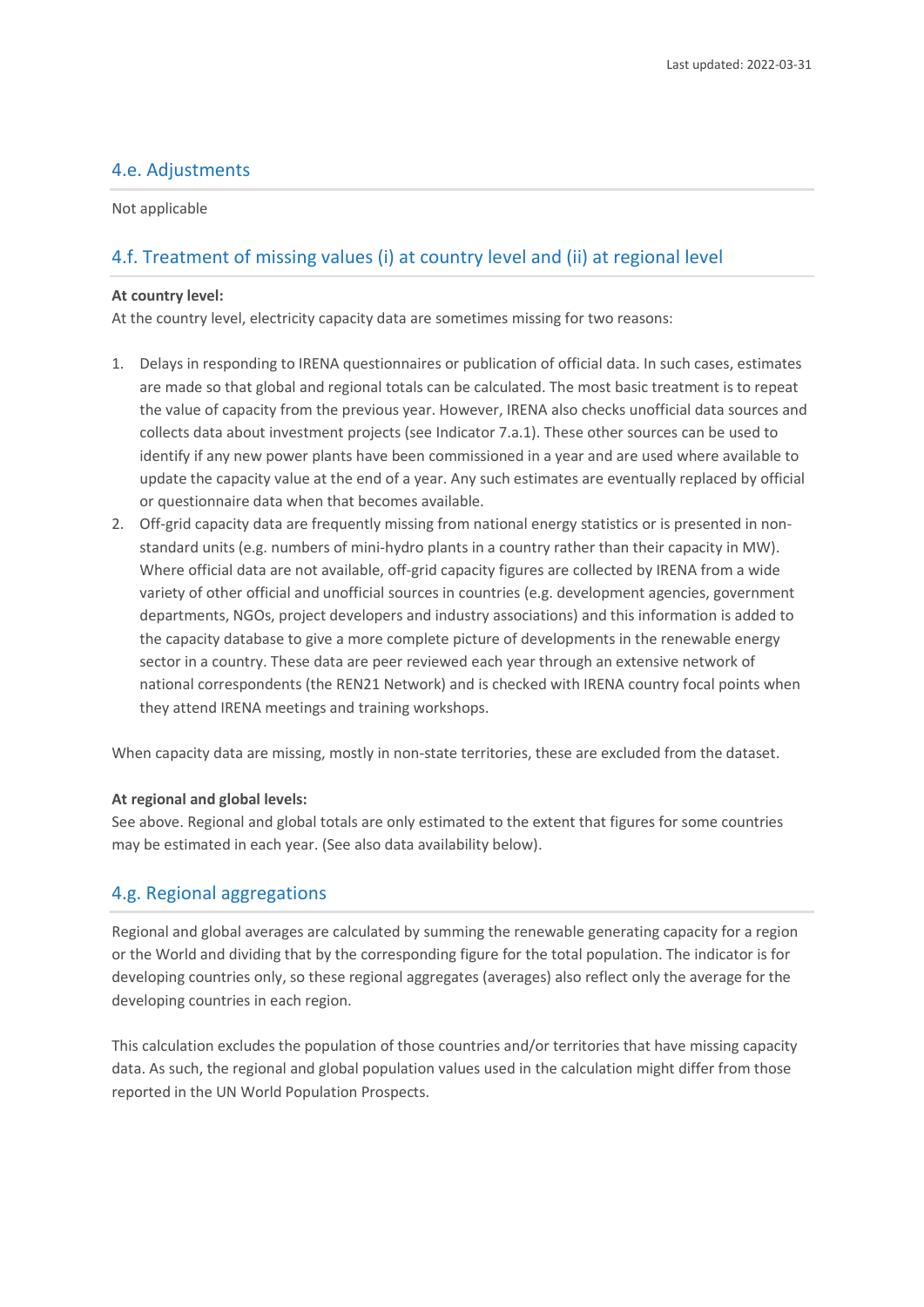# 4.h. Methods and guidance available to countries for the compilation of the data at the national level

Guidance for the collection of electricity capacity data are provided by the International Recommendations for Energy Statistics. IRENA also produces methodological guidance for countries, specifically about how to measure renewable energy and collect renewable energy data. This is supported by a comprehensive programme of regional renewable energy statistics training workshops and ongoing communications with countries as part of the annual questionnaire cycle.

# 4.i. Quality management

Data for renewable energy capacity is validated by technology, year and country during the IRENA statistics cycle.

# 4.j Quality assurance

IRENA data are compiled from national sources following the United Nations Fundamental Principles of Official Statistics[: https://unstats.un.org/unsd/dnss/gp/fundprinciples.aspx.](https://unstats.un.org/unsd/dnss/gp/fundprinciples.aspx)

## 4.k Quality assessment

The quality of the data are verified by automated validation routines for aggregates. Furthermore, official questionnaires guarantee the validity for each data point, where applicable.

# 5. Data availability and disaggregation

### **Data availability:**

The total number of capacity records in the database (all developing countries/areas, all years since 2000, all technologies) is 11,000. In terms of numbers of records, 3,120 (28%) are estimates and 740 (7%) are from unofficial sources. The remaining records (65%) are all from returned questionnaires or official data sources.

However, in terms of the amount of capacity covered in the database, the shares of data from estimated and unofficial sources is only 5% and 1% respectively. The large difference between these measures is due to the inclusion of off-grid capacity figures in the database. The amount of off-grid generating capacity in a country is frequently estimated by IRENA, but the amounts of off-grid capacity recorded in each case is often relatively small.

### **Time series:**

Renewable generating capacity data are available from 2000 onwards.

### **Disaggregation:**

IRENA's renewable capacity data are available for every country and area in the world from the year 2000 onwards. These figures can also be disaggregated by technology (solar, hydro, wind, etc.) and by on-grid and off-grid capacity.